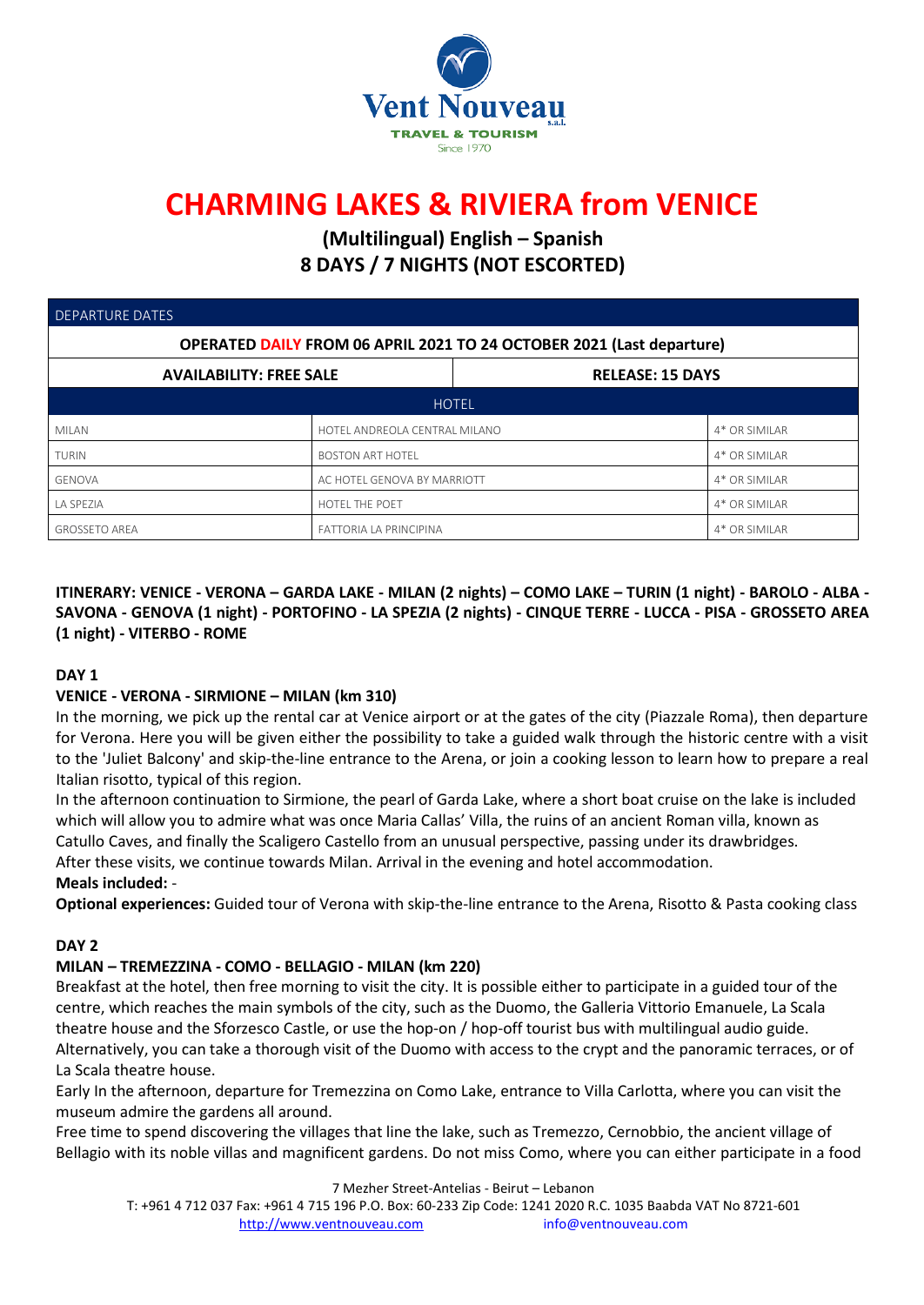

tour to taste the local delicacies or, those who want to, can stop for a romantic boat ride with dinner in a charming restaurant on the lake with panoramic views.

Return to Milan in the late afternoon or after dinner, overnight stay at the hotel.

## **Meals included:** Breakfast

**Optional experiences:** Guided tour of the centre of Milan, Hop-on / hop-off tourist bus, Skip-the-line visit of the Duomo or La Scala theatre house, Como Lake food tour, Como Lake Dinner & Cruise

## **DAY 3**

## **MILAN - TURIN (km 150)**

Breakfast at the hotel, then departure to reach Pessione, home of the factory where the famous Martini is produced: here you can explore the museum of Casa Martini, discover all the secrets of vermouth, and finally a special tasting. Those who wish can also participate in a 2-hour Vermouth Masterclass, a unique experience to learn the techniques of preparing distillates and aromatic extracts.

Continuation to Turin, first capital of the kingdom of Italy, which hosts numerous royal palaces and historic coffee houses. It is possible to book a walking tour with private guide, visit the Egyptian Museum and the Cinema Museum, or join a tour of the esoteric Turin, an intriguing and mysterious path to discover the secrets of the city. For the sweet toothed it is possible to live the experience of an authentic "royal snack", a tradition born in the

eighteenth century at the Savoy Court to appease hunger between lunch and dinner: it is a sweet break including hot chocolate, biscuits and chocolates.

Overnight stay at Hotel.

### **Meals included:** Breakfast

**Optional Experiences:** Vermouth Masterclass at Casa Martini, Walking tour with private guide, Card including entrance to 2 museums at your choice, Tour of the esoteric Turin, the "Royal snack".

#### **DAY 4**

#### **TURIN - BAROLO - ALBA - SAVONA - GENOVA (km 250)**

Breakfast at the hotel, then early departure to the famous Langhe vinary-growing area, recently named a World Heritage Site by UNESCO. The first stop will be in Barolo, where the entrance to the Wimu Wine Museum is included, an immersion in the world of wine, its culture and its myth.

We continue to Alba, home of the very precious white truffle. Here you can participate in an exciting truffle hunt accompanied by a real 'trifulau'.

The next stop will be in Savona, with its imposing Priamar Fortress overlooking the Ligurian Sea. Here you can walk around the city by yourselves or book a private guide. At the end of the day we arrive in Genoa, widely famous for its large aquarium.

**Meals included:** Breakfast

**Optional experiences:** Alba: truffle hunting in Alba, Walking tour with private guide in Savona

#### **DAY 5**

#### **GENOVA - PORTOFINO - LA SPEZIA (km 130)**

After breakfast at the hotel, an entrance to Villa del Principe follows, the largest and most sumptuous noble residence in the city of Genoa. You will be given the opportunity to enter the beautiful villa and stroll through the imposing garden that once hosted Emperor Charles V and was the home of the successive generations of the Doria Pamphilj family. Rest of the morning to discover the main monuments and alleys of the historic centre, called "caruggi", we can organize a guided tour. Then we continue towards La Spezia. Depending on the time available, you can stop in one or more of the many towns along the coast. We suggest not to miss the fishing village of Camogli and the small gem of Portofino, famous all over the world. Rapallo and Sestri Levante also deserve a stop.

At the end of the day we arrive in La Spezia, the starting town for exploring the Cinque Terre.

7 Mezher Street-Antelias - Beirut – Lebanon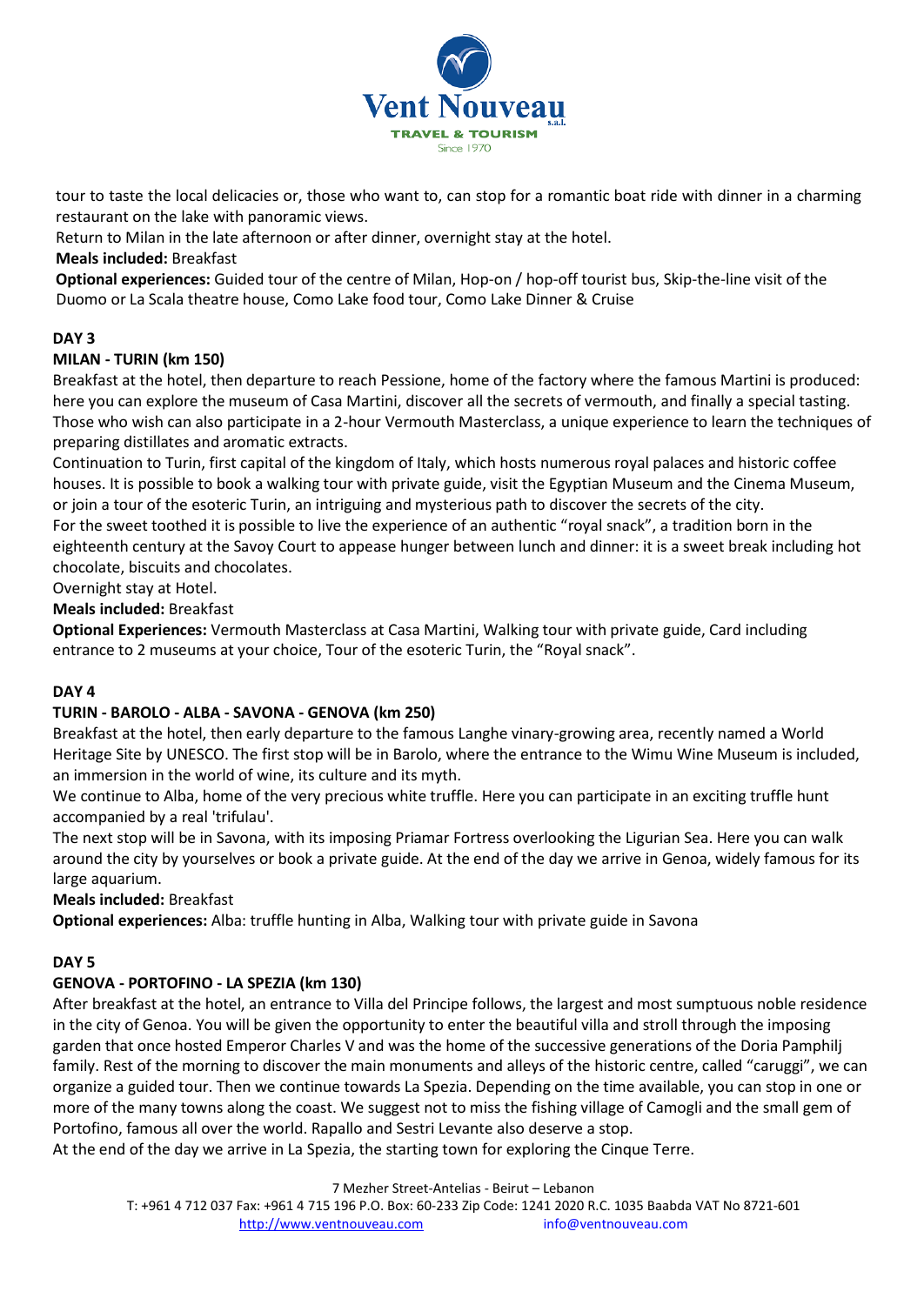

Accommodation and overnight stay at the hotel **Meals included:** Breakfast **Optional experiences:** Walking tour of Genoa

# **DAY 6**

# **LA SPEZIA - CINQUE TERRE - LA SPEZIA (by boat)**

Breakfast at the hotel, then full day dedicated to the discovery of the famous Cinque Terre, the stretch of coast with the 5 fishing villages perched over the sea: Monterosso al Mare, Vernazza, Corniglia, Manarola and Riomaggiore. A ticket for the ferry operating between La Spezia and the 5 villages is included. You can get on and off freely throughout the day. For gastronomy enthusiasts, we can organize a wine tasting in Manarola or Monterosso, or a cooking lesson to learn how to make the pesto.

Overnight stay at hotel.

**Meals included:** Breakfast

**Optional experiences:** Wine tasting in Manarola or Monterosso, Pesto making class in Levanto

# **DAY 7**

# **LA SPEZIA - LUCCA - PISA – GROSSETO AREA (km 250)**

Breakfast at the hotel, then departure to Lucca, a wonderful small town full of treasures, such as the beautiful Amphitheatre Square, elliptical in shape because it rises right above an ancient Roman amphitheatre. The next stop is in Pisa, the city of the famous leaning tower. Here we can organize a guided walk with a presentation of the monuments in Piazza dei Miracoli, namely the Duomo, the Baptistery, the Campo Santo and the Bell Tower. For the bravest who want to experience the thrill of climbing to the top of the tower, there is the possibility of purchasing an additional ticket.

After the stop in Pisa, we continue southwards. Arrival in the evening at the hotel in the outskirts of Grosseto, dinner and overnight stay at the hotel.

**Meals included:** Breakfast, Dinner

**Optional experiences:** Walking tour of Pisa, Ticket to climb the top of the Tower of Pisa

# **DAY 8**

# **GROSSETO AREA - VITERBO - ROME (km 220)**

After breakfast at the hotel, we set off for Rome.

Along the way, we recommend stopping at the wonderful Tarot Garden, an artistic park made up of huge sculptures created by the French artist Niki de Saint Phalle, inspired by Gaudí's Park Güell in Barcelona.

Another absolutely recommended stop is in Viterbo, known as the City of the Popes. Here we suggest visiting the Popes' Palace and the medieval quarter of San Pellegrino on one's own, or to admire the Villa Lante in Bagnaia nearby, which houses one of the most famous Italian gardens, full of fountains, waterfalls, caves and water games. At the end of the day, we return the car to Rome Fiumicino airport or Termini station, but you can continue the journey by joining another itinerary of ours.

**Meals included:** Breakfast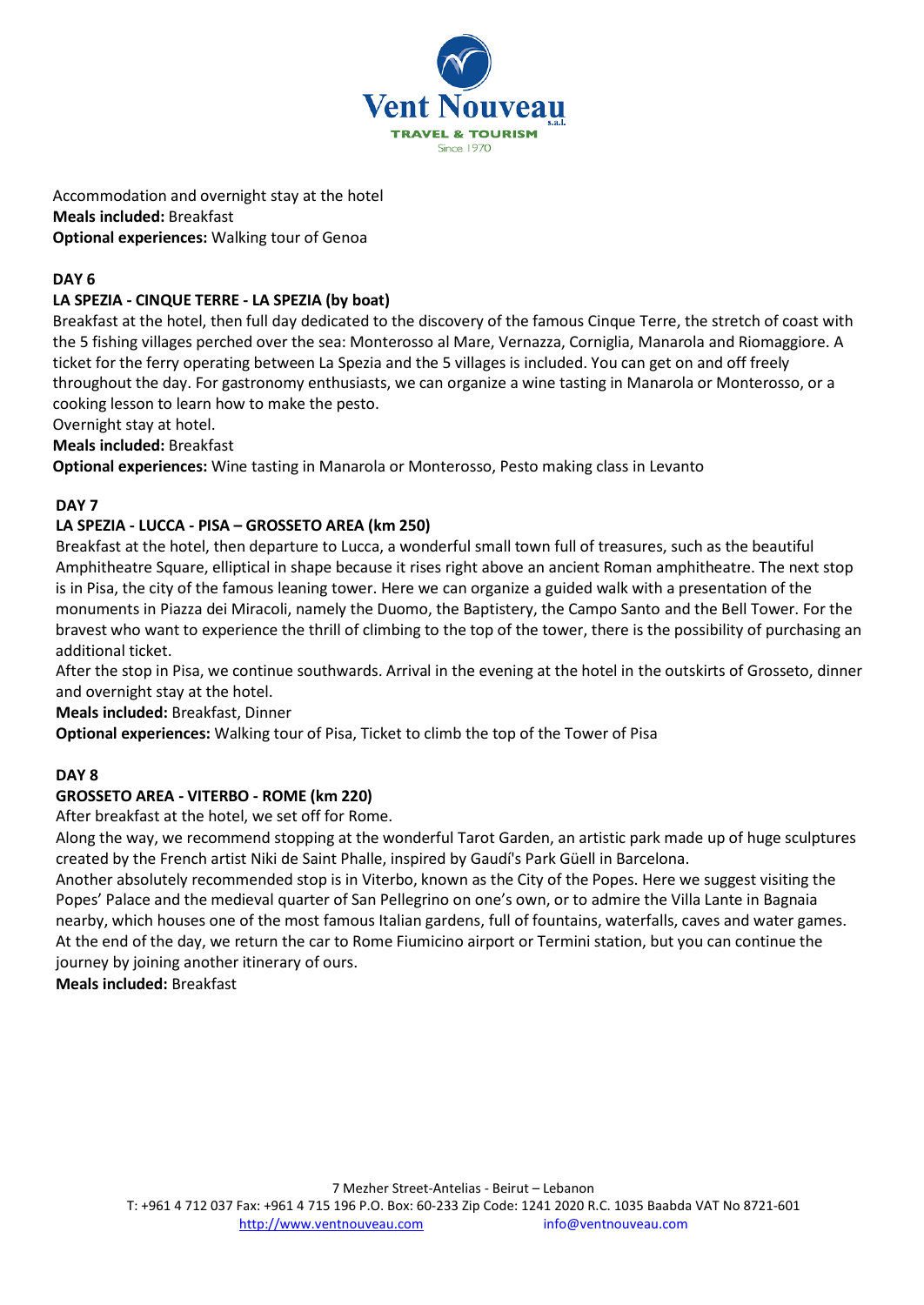

| <b>GROSS RATES PER PERSON</b>                                                                                          |                                                       |                   |             |                                                                                                                     |               |                    |               |          |  |
|------------------------------------------------------------------------------------------------------------------------|-------------------------------------------------------|-------------------|-------------|---------------------------------------------------------------------------------------------------------------------|---------------|--------------------|---------------|----------|--|
| <b>OPTION A: RENTAL CAR INCLUDED</b>                                                                                   |                                                       |                   |             |                                                                                                                     |               |                    |               |          |  |
|                                                                                                                        | <b>PERIOD</b>                                         |                   |             | <b>SINGLE</b>                                                                                                       | <b>DOUBLE</b> |                    | <b>TRIPLE</b> |          |  |
| A                                                                                                                      | FROM 01/07/21 TO 31/08/21                             |                   |             | 1.249,00€                                                                                                           | 909,00€       |                    | 899,00€       |          |  |
| B                                                                                                                      | FROM 06/04/21 TO 30/06/21 ° FROM 01/09/21 TO 24/10/21 |                   |             | 1.359,00€                                                                                                           | 959,00€       |                    | 919,00€       |          |  |
|                                                                                                                        | <b>SPECIAL OFFER 3rd PAX (ADULT)</b>                  |                   |             | In case of 3 Adults staying in 1 Dbl + 1 Sgl room. The 3rd pax<br>in Sgl room gets 10% off on the Single Room rates |               |                    |               |          |  |
| <b>CHD POLICY</b>                                                                                                      |                                                       |                   |             |                                                                                                                     |               |                    |               |          |  |
|                                                                                                                        | PERIOD A                                              | INF 0-2,99 years* | <b>FREE</b> | CHD 3-6,99 years**                                                                                                  |               |                    |               | € 727,00 |  |
|                                                                                                                        | PERIOD B                                              | INF 0-2,99 years* | <b>FREE</b> |                                                                                                                     |               | CHD 3-6,99 years** |               | € 767,00 |  |
| * Baby seat and baby cot not included. Availability and rates on request                                               |                                                       |                   |             |                                                                                                                     |               |                    |               |          |  |
| ** Datas uglidin room with 2. Adulta (charing the came hod). Daby soot not included, musilability and rotas on roquest |                                                       |                   |             |                                                                                                                     |               |                    |               |          |  |

*\*\* Rates valid in room with 2 Adults (sharing the same bed). Baby seat not included, availability and rates on request*

#### **OPTION A - INCLUSIONS:**

- **2 nights in Standard Room in 4\* hotel in Milan**
- **.** 1 night in Standard Room in 4\* hotel in Turin
- **.** 1 night in Standard Room in 4\* hotel in Genova
- 2 nights in Standard Room in 4\* hotel in La Spezia
- 1 night in Standard Room in 4\* hotel in Grosseto area
- 7 breakfasts
- **.** 1 Martini discovery tour with final tasting
- 1 dinner (drinks not included)
- **.** 1 regular boat tour ticket of the Garda Lake
- **.** 1 entrance ticket to Villa Carlotta
- **.1** entrance ticket to Wimu Wine Museum in Barolo
- 1 entrance ticket to Villa del Principe di Genova
- 1 regular boat tour ticket in le Cinque Terre
- Rental Car Cat. Intermediate/compact (Toyota Yaris or similar) from day 1 to day 8

Pick-up: Venice day 1 (Mon-Sat hrs 08:00-22:00, Sunday hrs 08:00-13:00)

Drop-off: Rome day 8 (Fco Mon-Sun hrs 08:00-20:00/ Termini Mon-Fri hrs 08:00-20:00, Saturday hrs 08:00-18:00, Sunday hrs 08:00 -13:00)

- A. One Way supplement
- B. Unlimited km
- C. Automatic transmission
- D. Zero Excess coverage (includes: zero deductible in case of damage, excluding roof, bottom of the car, windows and tires - cancellation of the deductible in case of theft (for the regions of Apulia -Campania and Lazio are expected to reduce by 30% compared to the standard deductible)
- E. Additional driver
- F. RCA insurance, vehicle license fee
- **G. 4G + Wi-Fi router**